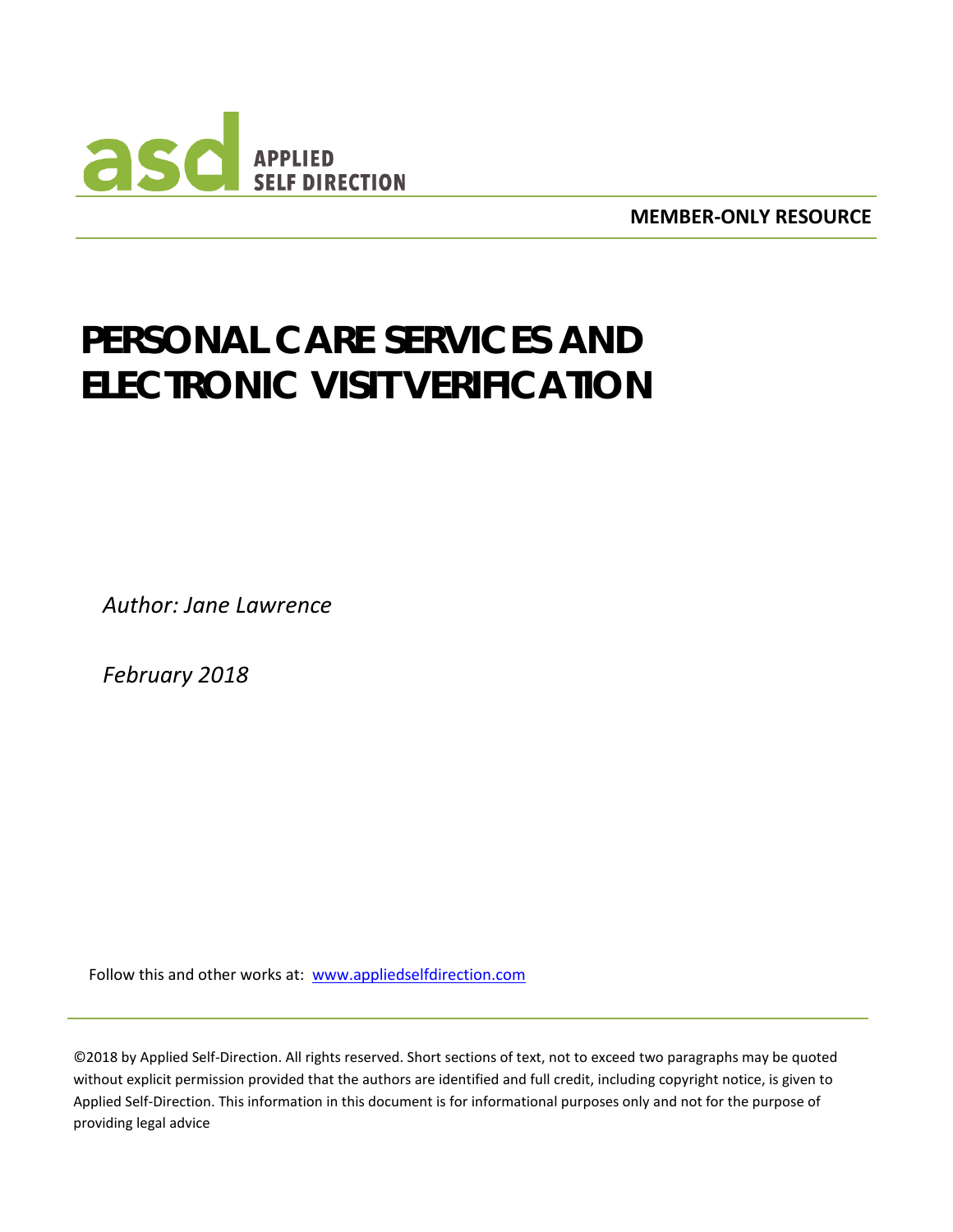# **Personal Care Services and Electronic Visit Verification**

The 21st Century Cures Act requires states to implement a system of electronic visit verification (EVV) for Medicaid personal care services (PCS). PCS have been available as an optional Medicaid state plan service since the mid-1970s. States may also include PCS under a waiver, including under section 1905(a)(24), 1915(c), 1915(i), 1915(j), 1915(k), or a demonstration waiver under section 1115. Due to the range of programs that states have implemented over the past 30 years, the specific rules of PCS may vary significantly among states<sup>1</sup>.

# **How are PCS defined by the Centers for Medicare and Medicaid Services (CMS)?**

Personal care services (PCS) refers to "a range of human assistance provided to persons with disabilities and chronic conditions to enable them to accomplish activities of daily living (ADLs) or instrumental activities of daily living (IADLs)<sup>"[2](#page-1-1)</sup>. The specific name of a service is not the determining factor in whether or not the service is considered personal care. State programs have a wide variety of names for the service that provides assistance in ADLs and IADLs. Service definitions may need to be reviewed at the state program level to determine which services meet the CMS definition of PCS. In reviewing service definitions, the primary focus of the service should be the first consideration, especially for bundled services. For example, transportation to the grocery store could be included in personal care services that include support for IADLs; however, this would not be considered a transportation service.

# **What are ADLs?**

Activities of daily living (ADLs) are tasks and activities that all people do on a daily basis as a part of everyday life. The ability to perform ADLs, with or without assistance, is considered fundamental to community living. Most definitions of ADLs include tasks related to personal hygiene, eating, dressing, moving from place to place, and transferring from one position to another. The range of assistance that an individual may require to complete ADLs can include providing hands-on assistance with a task or offering cues or reminders as the individual completes the task.

# **What are IADLs?**

Instrumental activities of daily living (ADLs) are tasks that are not necessarily completed on a daily basis, but are important for independent living. Examples of common IADLs include

<span id="page-1-0"></span> <sup>1</sup> https://aspe.hhs.gov/basic-report/understanding-medicaid-home-and-community-services-primer#Chap1

<span id="page-1-1"></span><sup>2</sup> https://www.cms.gov/Medicare-Medicaid-Coordination/Fraud-Prevention/Medicaid-Integrity-Education/Downloads/pcsprevent-improperpayment-booklet.pdf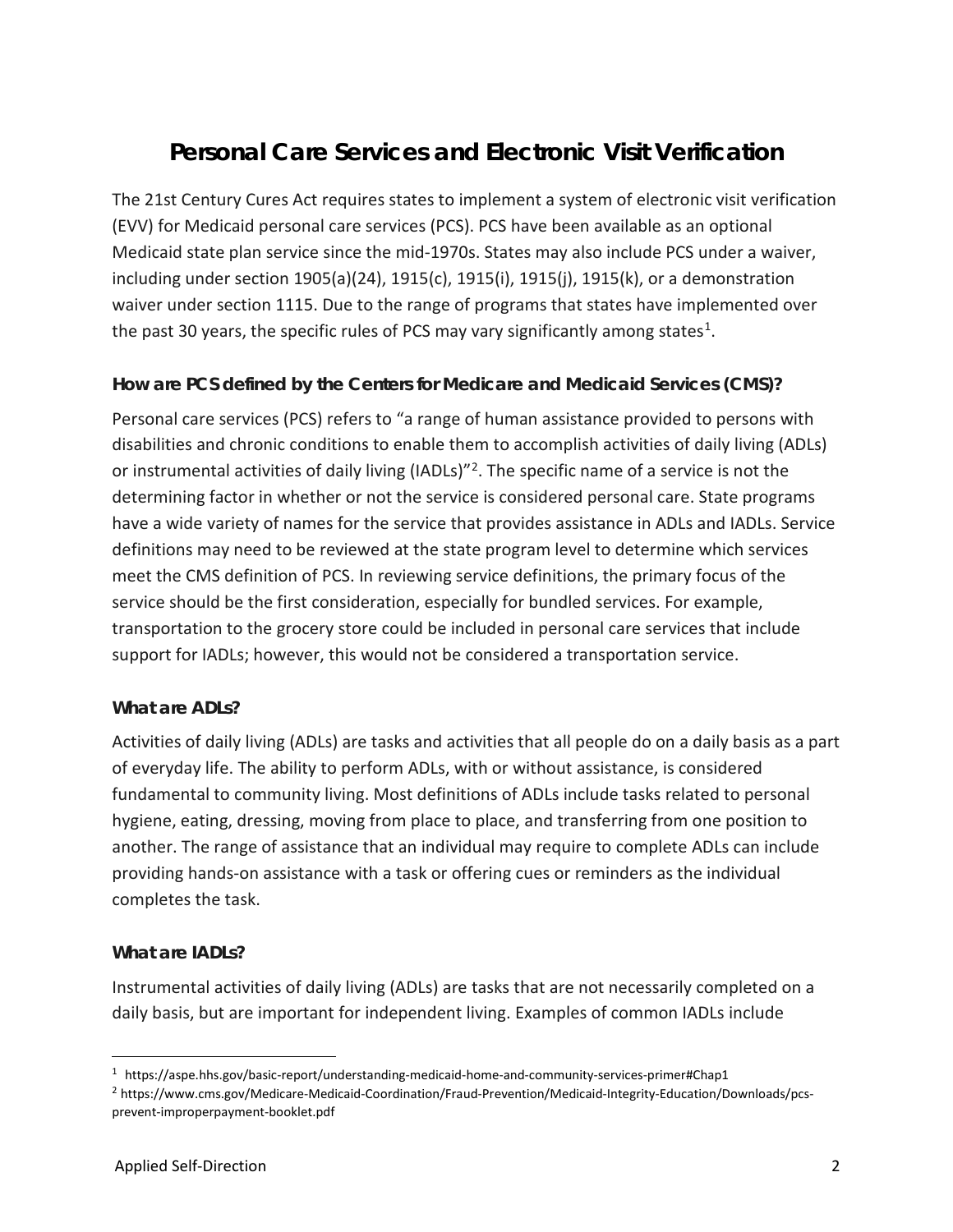shopping, meal preparation, basic housekeeping tasks, laundry, and managing any prescribed medications. Some states have included a wider range of IADLs in their state plan, such as support that addresses behavioral challenges.

# **Who provides PCS?**

PCS are usually provided by individuals who work for an agency or by an individual employed by a Medicaid recipient enrolled in a program for self-directed services. A variety of terms are used to describe individuals who provide personal care services, including but not limited to:

- Personal Care Attendant (PCA)
- Personal Care Assistant
- Personal Care Aide
- Direct Support Worker
- Direct Care Worker

There are no Federal training requirements for PCAs. However, with an increased focus on preventing fraud and abuse, many states have established minimum qualifications and training requirements. Within any given state, there may be different PCA training requirements based on the program and the population served.

PCAs who are employed by a Medicaid recipient choosing self-directed services may have specific training requirements outlined in the recipient's person-centered plan. Many Financial Management Services (FMS) entities require a basic orientation for individuals hired by participant-employers. This training often includes information on data privacy, HIPAA, and fraud, waste and abuse prevention.

# **How do PCS differ from Home Health Services?**

One of the more significant differences between PCS and home health services (HHS) is that home health aides (HHA) must meet specific Federal training requirements. Agencies that provide Medicaid home health services must also meet Medicare standards for Home Health agencies. The Medicare standards include a requirement for at least 75 hours of training for HHAs<sup>[3](#page-2-0)</sup>. Although HHAs may provide support for ADLs and IADLs, home health services are billed at a higher rate than personal care services since Federal standards must be met. The deadline for EVV implementation for home health services January 1, 2023, but the requirements of the Cures Act are the same for both services.

# **Where are PCS provided?**

<span id="page-2-0"></span> <sup>3</sup> https://www.gpo.gov/fdsys/pkg/CFR-2011-title42-vol5/pdf/CFR-2011-title42-vol5-sec484-36.pdf